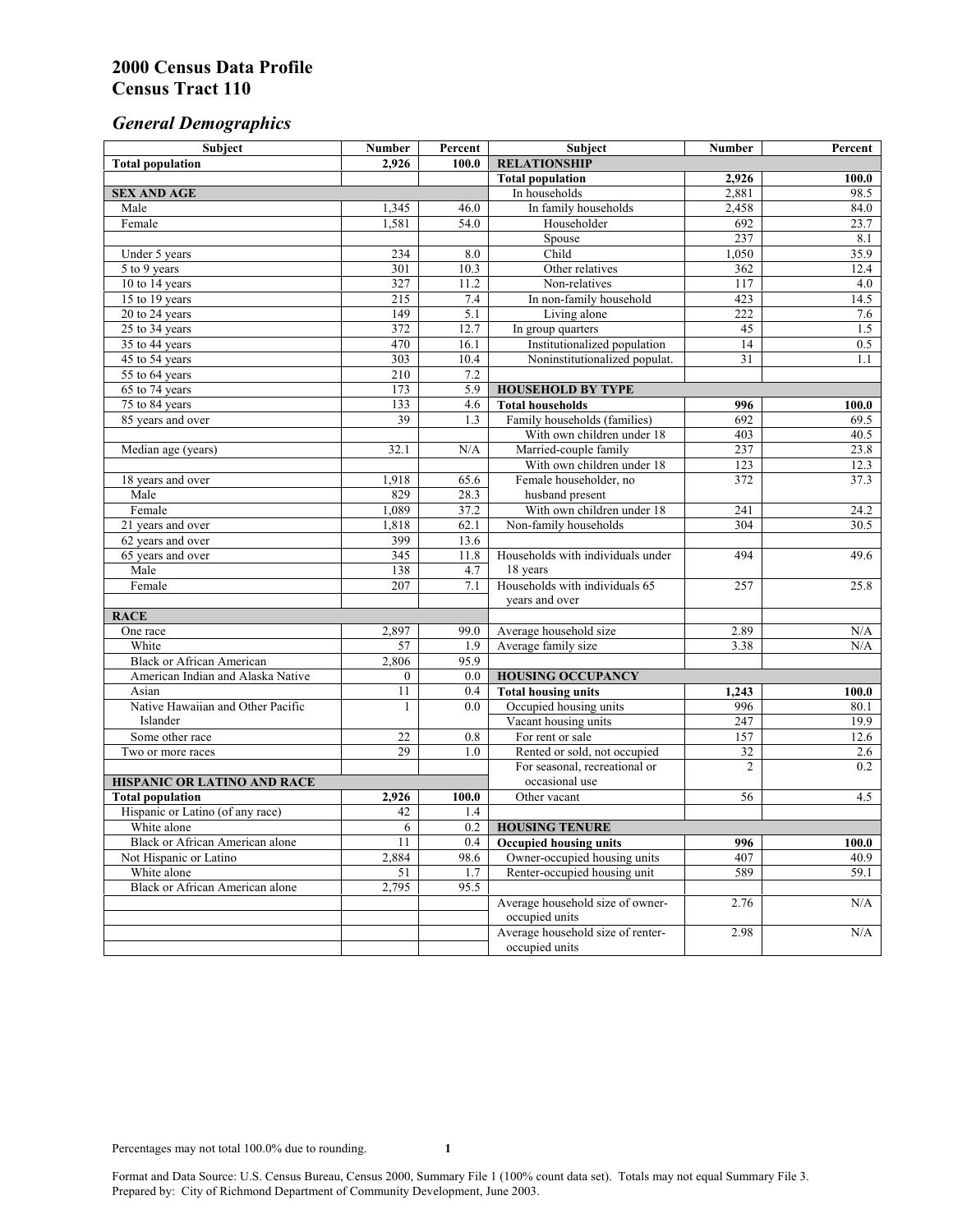### *Social Characteristics*

| <b>Subject</b>                              | <b>Number</b>            | Percent      | Subject                                | <b>Number</b>  | Percent          |
|---------------------------------------------|--------------------------|--------------|----------------------------------------|----------------|------------------|
| <b>SCHOOL ENROLLMENT</b>                    | <b>RESIDENCE IN 1995</b> |              |                                        |                |                  |
| Population 3 years and over enrolled in     | 995                      | 100.0        | Population 5 years and over            | 2,752          | 100.0            |
| school                                      |                          |              | Same house in 1995                     | 1,613          | 58.6             |
| Nursery school, preschool                   | 59                       | 5.9          | Different house in the U.S. in         | 1.119          | 40.7             |
| Kindergarten                                | 44                       | 4.4          | 1995                                   |                |                  |
| Elementary school (grades 1-8)              | 600                      | 60.3         | Same county                            | 740            | 26.9             |
| High school (grades 9-12)                   | 205                      | 20.6         | Different county                       | 379            | 13.8             |
| College or graduate school                  | 87                       | 8.7          | Same state                             | 224            | 8.1              |
|                                             |                          |              | Different state                        | 155            | 5.6              |
| <b>EDUCATIONAL ATTAINMENT</b>               |                          |              | Elsewhere in 1995                      | 20             | 0.7              |
| Population 25 years and over                | 1,170                    | 100.0        |                                        |                |                  |
| Less than 9 <sup>th</sup> grade             | 139                      | 8.1          | NATIVITY AND PLACE OF BIRTH            |                |                  |
| $9th$ to $12th$ grade, no diploma           | 406                      | 23.7         | <b>Total population</b>                | 2,980          | 100.0            |
| High school graduate (includes equivalency) | 704                      | 41.2         | Native                                 | 2.952          | 99.1             |
| Some college, no degree                     | 325                      | 19.0         | <b>Born</b> in United States           | 2,939          | 98.6             |
| Associate degree                            | 50                       | 2.9          | State of residence                     | 2,280          | 76.5             |
| Bachelor's degree                           | 68                       | 4.0          | Different state                        | 659            | 22.1             |
| Graduate or professional degree             | 18                       | 1.1          | Born outside United States             | 13             | 0.4              |
| Percent high school graduate or higher      | 68.1%                    | N/A          | Foreign born                           | 28             | $\overline{0.9}$ |
| Percent bachelor's degree or higher         | 5.0%                     | N/A          | Entered 1990 to March 2000             | 13             | 0.4              |
|                                             |                          |              | Naturalized citizen                    | 15             | 0.5              |
| <b>MARITAL STATUS</b>                       |                          |              | Not a citizen                          | 13             | 0.4              |
| Population 15 years and over                | 2,048                    | 100.0        |                                        |                |                  |
| Never married                               | 931                      | 45.5         | <b>REGION OF BIRTH OF FOREIGN BORN</b> |                |                  |
| Now married, not including separated        | 497                      | 24.3         | Total (excluding born at sea)          | 28             | 100.0            |
| Separated                                   | 126                      | 6.2          | Europe                                 | 6              | 21.4             |
| Widowed                                     | 192                      | 9.4          | Asia                                   | $\overline{0}$ | $0.0\,$          |
| Female                                      | 161                      | 7.9          | Africa                                 | $\theta$       | 0.0              |
| Divorced                                    | 302                      | 14.7         | Oceania                                | $\theta$       | 0.0              |
| Female                                      | 159                      | 7.8          | Latin America                          | 22             | 78.6             |
|                                             |                          |              | Northern America                       | $\theta$       | 0.0              |
| <b>GRANDPARENTS AS CAREGIVERS</b>           |                          |              |                                        |                |                  |
| Grandparent living in household with        | 72                       | 100.0        | <b>LANGUAGE SPOKEN AT HOME</b>         |                |                  |
| one or more own grandchildren under 18      |                          |              | Population 5 years and over            | 2,752          | 100.0            |
| years                                       |                          |              | English only                           | 2,664          | 96.8             |
| Grandparent responsible for grandchildren   | 31                       | 43.1         | Language other than English            | 88             | 3.2              |
|                                             |                          |              | Speak English less than<br>"very well" | 20             | 0.7              |
| <b>VETERAN STATUS</b>                       |                          |              |                                        | 49             |                  |
| Civilian population 18 years and over       | 1,896                    | 100.0        | Spanish                                |                | 1.8              |
| Civilian veterans                           | 222                      | 11.7         | Speak English less than<br>"very well" | 6              | 0.2              |
| <b>DISABILITY STATUS OF THE CIVILIAN</b>    | Other Indo-European      | 27           |                                        |                |                  |
| NONINSTITUTIONALIZED POPULATION             | languages                |              | 1.0                                    |                |                  |
| Population 5 to 20 years                    | Speak English less than  | 14           | 0.5                                    |                |                  |
| With a disability                           | 925<br>87                | 100.0<br>9.4 | "very well"                            |                |                  |
| Population 21 to 64 years                   | 1,453                    | 100.0        | Asian and Pacific Island               | $\theta$       | 0.0              |
| With a disability                           | 649                      | 44.7         | languages                              |                |                  |
| Percent employed                            | 58.6%                    | N/A          | Speak English less than                | $\mathbf{0}$   | 0.0              |
| No disability                               | 804                      | 55.3         | "very well"                            |                |                  |
| Percent employed                            | 62.2%                    | N/A          | Other Languages                        | 12             | 0.4              |
| Population 65 years and over                | 309                      | 100.0        | Speak English less than                | $\mathbf{0}$   | 0.0              |
| With a disability                           | 110                      | 35.6         | "very well"                            |                |                  |

Format and Data Source: U.S. Bureau of the Census, Census 2000, Summary File 3 (sample data set). Totals may not equal Summary File 1 due to sampling.

Prepared by: City of Richmond Department of Community Development, June 2003.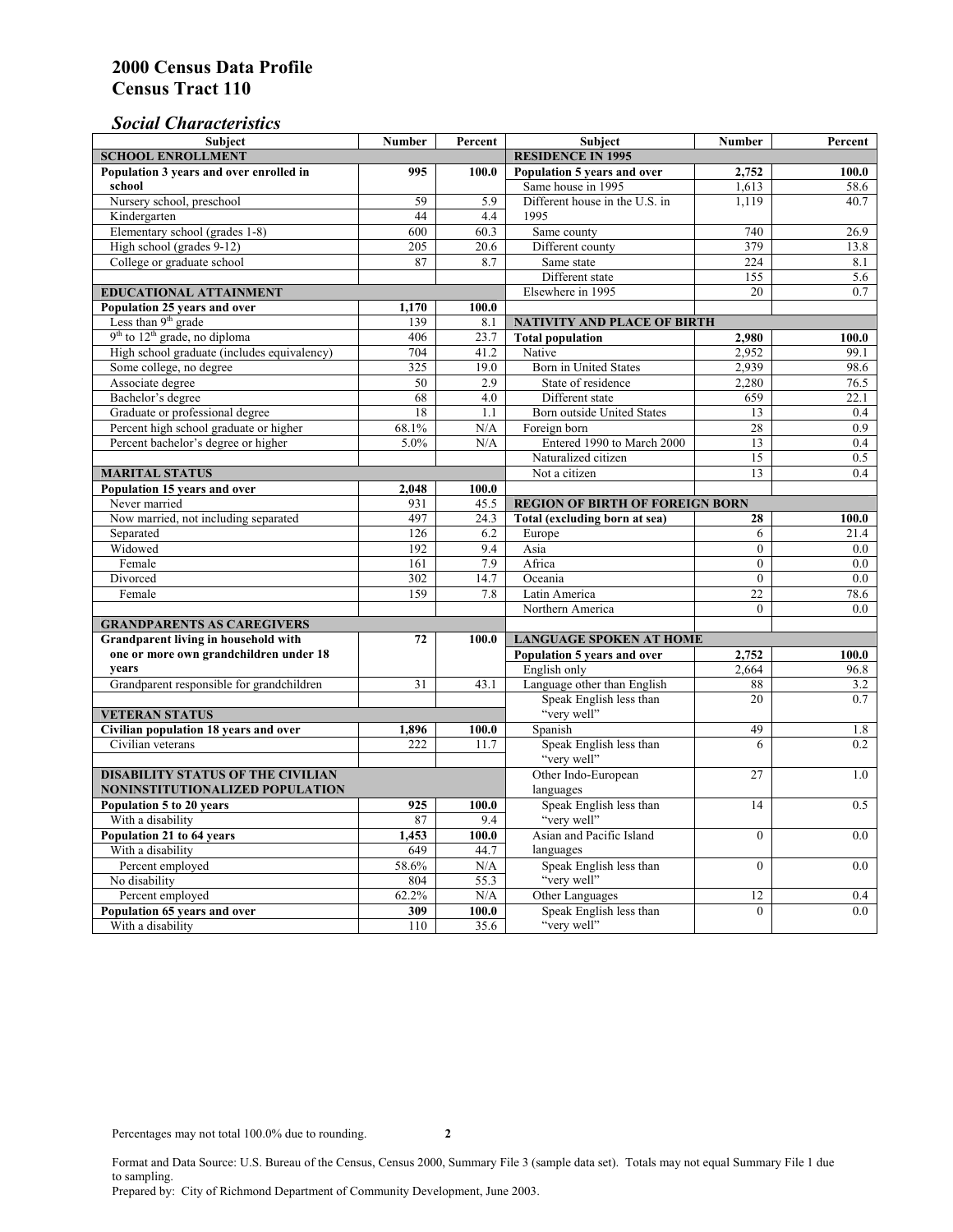### *Economic Characteristics*

| <b>Subject</b>                                     | Number           | Percent      | Subject                               | Number          | Percent          |
|----------------------------------------------------|------------------|--------------|---------------------------------------|-----------------|------------------|
| <b>EMPLOYMENT STATUS</b>                           |                  |              | <b>INCOME IN 1999</b>                 |                 |                  |
| Population 16 years and over                       | 2,004            | 100.0        | Households                            | 1,007           | 100.0            |
| In labor force                                     | 1,148            | 57.3         | Less than \$10,000                    | 193             | 19.2             |
| Civilian labor force                               | 1,134            | 56.6         | \$10,000 to \$14,999                  | 97              | 9.6              |
| Employed                                           | 993              | 49.6         | \$15,000 to \$24,999                  | 178             | 17.7             |
| Unemployed                                         | 141              | 7.0          | \$25,000 to \$34,999                  | 206             | 20.5             |
| Percent of civilian labor force                    | 12.4%            | N/A          | \$35,000 to \$49,999                  | 199             | 19.8             |
| Armed Forces                                       | 14               | 0.7          | \$50,000 to \$74,999                  | 83              | 8.2              |
| Not in labor force                                 | 856              | 42.7         | \$75,000 to \$99,999                  | 36              | 3.6              |
| Females 16 years and over                          | 1,108            | 100.0        | \$100,000 to \$149,999                | $\overline{15}$ | 1.5              |
| In labor force                                     | 560              | 50.5         | \$150,000 to \$199,999                | $\mathbf{0}$    | $\overline{0.0}$ |
| Civilian labor force                               | 560              | 50.5         | \$200,000 or more                     | $\mathbf{0}$    | 0.0              |
| Employed                                           | 510              | 46.0         | Median household income (dollars)     | 26,183          | N/A              |
| Own children under 6 years                         | 249              | 100.0        |                                       |                 |                  |
| All parents in family in labor force               | 147              | 59.0         | With earnings                         | 843             | 83.7             |
|                                                    |                  |              | Mean earnings (dollars)               | 28,435          | N/A              |
| <b>COMMUTING TO WORK</b>                           |                  |              | With Social Security income           | 248             | 24.6             |
| Workers 16 years and over                          | 958              | 100.0        | Mean Social Security income           | 7,611           | N/A              |
| Car, truck, or van – drove alone                   | 556              | 58.0         | (dollars)                             |                 |                  |
| Car, truck, or van - carpooled                     | 185              | 19.3         | With Supplemental Security income     | 89              | 8.8              |
| Public transportation (including taxicab)          | 178              | 18.6         | Mean Supplemental Security            | 5,178           | N/A              |
| Walked                                             | $\boldsymbol{0}$ | 0.0          | income (dollars)                      |                 |                  |
| Other means                                        | $\overline{26}$  | 2.7          | With public assistance income         | 140             | 13.9             |
| Worked at home                                     | 13               | 1.4          | Mean public assistance income         | 2,232           | N/A              |
| Mean travel time to work (minutes)                 | 27.7             | N/A          | (dollars)                             |                 |                  |
|                                                    |                  |              | With retirement income (dollars)      | 113             |                  |
|                                                    | 993              | 100.0        |                                       | 10,293          | 11.2<br>N/A      |
| Employed civilian population 16 years and over     |                  |              | Mean retirement income (dollars)      |                 |                  |
| <b>OCCUPATION</b>                                  |                  |              |                                       |                 |                  |
| Management, professional, and related occupations  | 185<br>278       | 18.6<br>28.0 | <b>Families</b><br>Less than \$10,000 | 737             | 100.0            |
| Service occupations                                |                  |              |                                       | 132             | 17.9             |
| Sales and office occupations                       | 234              | 23.6         | \$10,000 to \$14,999                  | 96              | 13.0             |
| Farming, fishing, and forestry occupations         | $\boldsymbol{0}$ | 0.0          | \$15,000 to \$24,999                  | 110             | 14.9             |
| Construction, extraction, and maintenance          | 84               | 8.5          | \$25,000 to \$34,999                  | 172             | 23.3             |
| occupations                                        |                  |              | \$35,000 to \$49,999                  | 119             | 16.1             |
| Production, transportation, and material moving    | 212              | 21.3         | \$50,000 to \$74,999                  | 71              | 9.6              |
| occupations                                        |                  |              | \$75,000 to \$99,999                  | 31              | 4.2              |
|                                                    |                  |              | \$100,000 to \$149,999                | 6               | 0.8              |
| <b>INDUSTRY</b>                                    |                  |              | \$150,000 to \$199,999                | $\mathbf{0}$    | 0.0              |
| Agriculture, forestry, fishing and hunting, and    | $\mathbf{0}$     | 0.0          | \$200,000 or more                     | $\theta$        | 0.0              |
| mining                                             |                  |              | Median family income (dollars)        | 26,386          | N/A              |
| Construction                                       | 116              | 11.7         |                                       |                 |                  |
| Manufacturing                                      | 122              | 12.3         | Per capita income (dollars)           | 10,305          | N/A              |
| Wholesale trade                                    | 36               | 3.6          | <b>Median earnings (dollars)</b>      |                 |                  |
| Retail trade                                       | 110              | 11.1         | Male full-time, year-round workers    | 25,642          | N/A              |
| Transportation and warehousing, and utilities      | 39               | 3.9          | Female full-time, year-round workers  | 18,539          | N/A              |
| Information                                        | 30               | 3.0          |                                       | Number          | Percent          |
| Finance, insurance, real estate, and rental and    | 49               | 4.9          |                                       | below           | below            |
| leasing                                            |                  |              |                                       | poverty         | poverty          |
| Professional, scientific, management,              | 49               | 4.9          | Subject                               | level           | level            |
| administrative, and waste management services      |                  |              | <b>POVERTY STATUS IN 1999</b>         |                 |                  |
| Educational, health and social services            | 214              | 21.6         | <b>Families</b>                       | 194             | 26.3             |
| Arts, entertainment, recreation, accommodation and | 132              | 13.3         | With related children under 18 years  | 174             | 33.7             |
| food services                                      |                  |              | With related children under 5 years   | 71              | 47.0             |
| Other services (except public administration)      | 44               | 4.4          | Families with female householder, no  | 159             | 41.6             |
| Public Administration                              | 52               | 5.2          | husband present                       |                 |                  |
|                                                    |                  |              | With related children under 18 years  | 146             | 45.9             |
| <b>CLASS OF WORKER</b>                             |                  |              | With related children under 5 years   | 52              | 61.9             |
| Private wage and salary workers                    | 782              | 78.8         | Individuals                           | 920             | 31.5             |
| Government workers                                 | 160              | 16.1         | 18 years and over                     | 468             | 25.2             |
| Self-employed workers in own not incorporated      | 51               | 5.1          | 65 years and over                     | 52              | 16.8             |
| business                                           |                  |              | Related children under 18 years       | 445             | 42.1             |
| Unpaid family workers                              | $\mathbf{0}$     | 0.0          | Related children 5 to 17 years        | 317             | 38.2             |
|                                                    |                  |              | Unrelated individuals 15 years and    | 133             | 28.2             |
|                                                    |                  |              | over                                  |                 |                  |

Percentages may not total 100.0% due to rounding. **3** 

Format and Data Source: U.S. Bureau of the Census, Census 2000, Summary File 3 (sample data set). Totals may not equal Summary File 1 due to sampling.

Prepared by: City of Richmond Department of Community Development, June 2003.